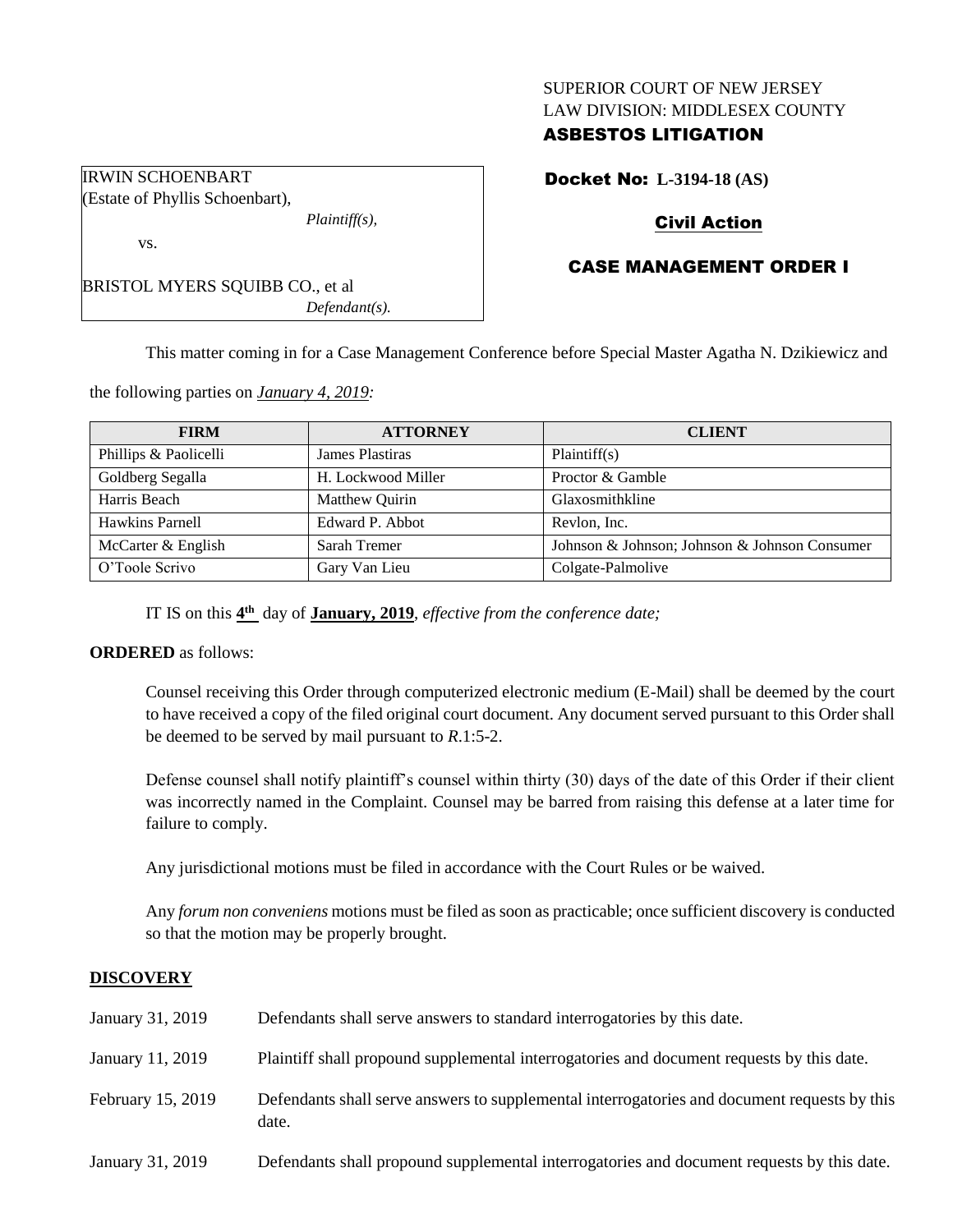| February 29, 2019 | Plaintiff shall serve answers to supplemental interrogatories and document requests by this<br>date.                                                                                                        |
|-------------------|-------------------------------------------------------------------------------------------------------------------------------------------------------------------------------------------------------------|
| April 15, 2019    | Fact discovery, including depositions, shall be completed by this date. Plaintiff's counsel shall<br>contact the Special Master within one week of this deadline if all fact discovery is not<br>completed. |
| April 15, 2019    | Depositions of corporate representatives shall be completed by this date.                                                                                                                                   |

### **EARLY SETTLEMENT**

May 31, 2019 Settlement demands shall be served on all counsel and the Special Master by this date.

### **MEDICAL EXPERT REPORT**

| May 17, 2019    | Plaintiff shall serve medical expert reports by this date.                                                                                                                                                                                               |
|-----------------|----------------------------------------------------------------------------------------------------------------------------------------------------------------------------------------------------------------------------------------------------------|
| May 17, 2019    | Upon request by defense counsel, plaintiff is to arrange for the transfer of pathology specimens<br>and x-rays, if any, by this date.                                                                                                                    |
| August 30, 2019 | Defendants shall identify its medical experts and serve medical reports, if any, by this date. In<br>addition, defendants shall notify plaintiff's counsel (as well as all counsel of record) of a<br>joinder in an expert medical defense by this date. |

### **LIABILITY EXPERT REPORTS**

| May 17, 2019    | Plaintiff shall identify its liability experts and serve liability expert reports by this date or<br>waive any opportunity to rely on liability expert testimony.           |
|-----------------|-----------------------------------------------------------------------------------------------------------------------------------------------------------------------------|
| August 30, 2019 | Defendants shall identify its liability experts and serve liability expert reports, if any, by this<br>date or waive any opportunity to rely on liability expert testimony. |

#### **SUMMARY JUDGMENT MOTION PRACTICE**

- May 31, 2019 Plaintiff's counsel shall advise, in writing, of intent not to oppose motions by this date.
- June 14, 2019 Summary judgment motions shall be filed no later than this date.
- July 12, 2019 Last return date for summary judgment motions.

#### **EXPERT DEPOSITIONS**

September 27, 2019 Expert depositions shall be completed by this date. To the extent that plaintiff and defendant generic experts have been deposed before, the parties seeking that deposition in this case must file an application before the Special Master and demonstrate the necessity for that deposition. To the extent possible, documents requested in a deposition notice directed to an expert shall be produced three days in advance of the expert deposition. The expert shall not be required to produce documents that are readily accessible in the public domain.

 $\_$  ,  $\_$  ,  $\_$  ,  $\_$  ,  $\_$  ,  $\_$  ,  $\_$  ,  $\_$  ,  $\_$  ,  $\_$  ,  $\_$  ,  $\_$  ,  $\_$  ,  $\_$  ,  $\_$  ,  $\_$  ,  $\_$  ,  $\_$  ,  $\_$  ,  $\_$  ,  $\_$  ,  $\_$  ,  $\_$  ,  $\_$  ,  $\_$  ,  $\_$  ,  $\_$  ,  $\_$  ,  $\_$  ,  $\_$  ,  $\_$  ,  $\_$  ,  $\_$  ,  $\_$  ,  $\_$  ,  $\_$  ,  $\_$  ,